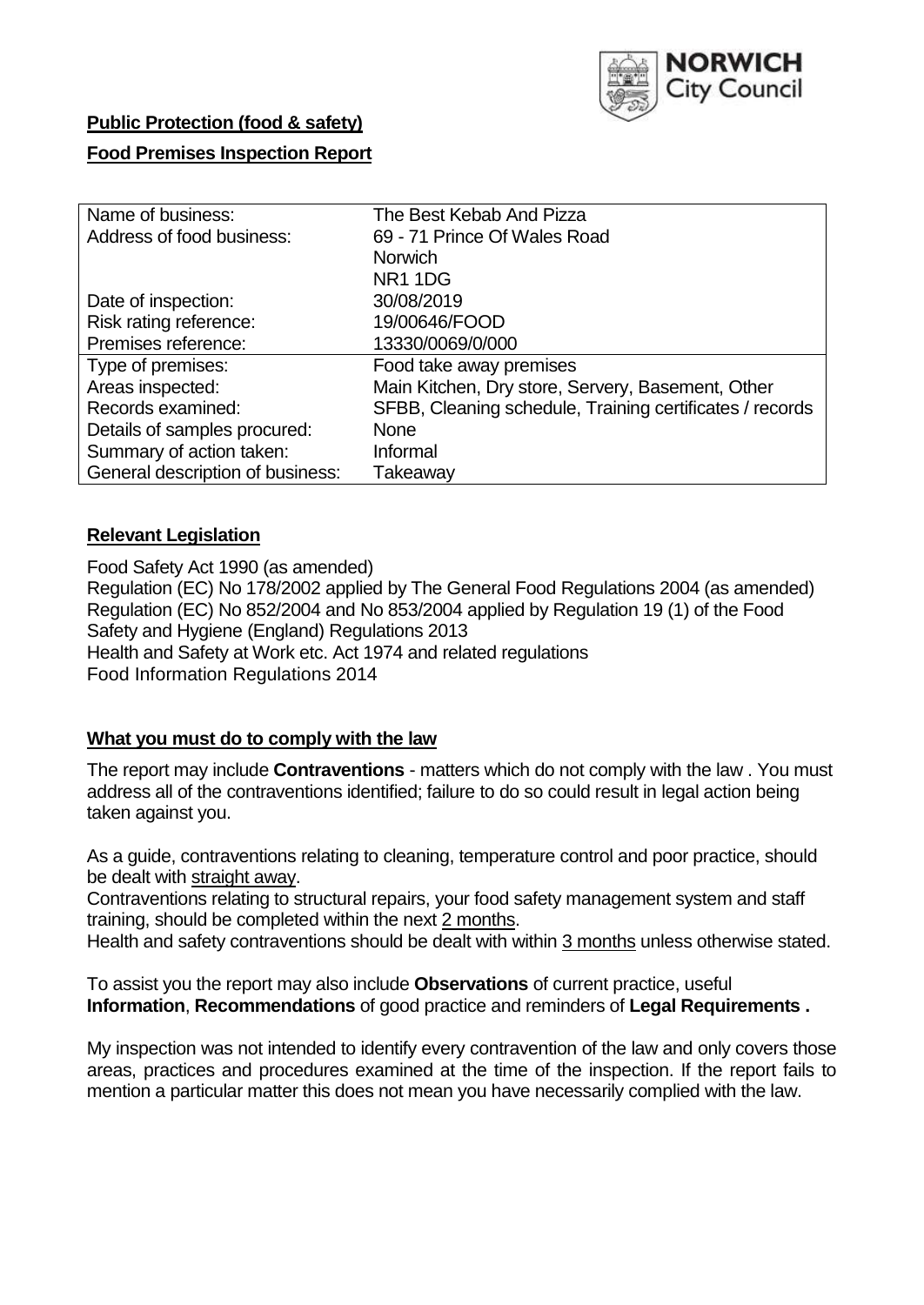# **FOOD SAFETY**

## **How we calculate your Food Hygiene Rating:**

The food safety section has been divided into the three areas which you are scored against for the hygiene rating: 1. food hygiene and safety procedures, 2. structural requirements and 3. confidence in management/control procedures. Each section begins with a summary of what was observed and the score you have been given. Details of how these scores combine to produce your overall food hygiene rating are shown in the table.

| <b>Compliance Area</b>                     |          |                  |           | <b>You Score</b> |               |    |           |    |          |  |  |
|--------------------------------------------|----------|------------------|-----------|------------------|---------------|----|-----------|----|----------|--|--|
| Food Hygiene and Safety                    |          |                  |           | 0                | 5             | 10 | 15        | 20 | 25       |  |  |
| <b>Structure and Cleaning</b>              |          |                  | $\Omega$  | 5                | 10            | 15 | 20        | 25 |          |  |  |
| Confidence in management & control systems |          |                  | $\Omega$  | 5                | 10            | 15 | 20        | 30 |          |  |  |
|                                            |          |                  |           |                  |               |    |           |    |          |  |  |
| <b>Your Total score</b>                    | $0 - 15$ | 20               | $25 - 30$ |                  | $35 - 40$     |    | $45 - 50$ |    | > 50     |  |  |
| <b>Your Worst score</b>                    | 5        | 10 <sup>10</sup> | 10        |                  | 15            |    | 20        |    |          |  |  |
|                                            |          |                  |           |                  |               |    |           |    |          |  |  |
| <b>Your Rating is</b>                      | 5        | 4                |           | 3                | $\mathcal{P}$ |    |           |    | $\Omega$ |  |  |

Your Food Hygiene Rating is 5 - a very good standard



## **1. Food Hygiene and Safety**

Food hygiene standards are high. You demonstrated a very good standard of compliance with legal requirements. You have safe food handling practices and procedures and all the necessary control measures to prevent cross-contamination are in place. Some minor contraventions require your attention. **(Score 5)**

## Contamination risks

**Contravention** The following exposed food to the general risk of cross-contamination with bacteria or allergens or its physical contamination with dirt, foreign objects or chemicals:

- black plastic bags were used to wrap frozen doner kebabs in the freezer. Use only food grade white plastic
- there were no probe wipes available with which to disinfect the tip of the probe thermometer
- the table mounted can opener blade was dirty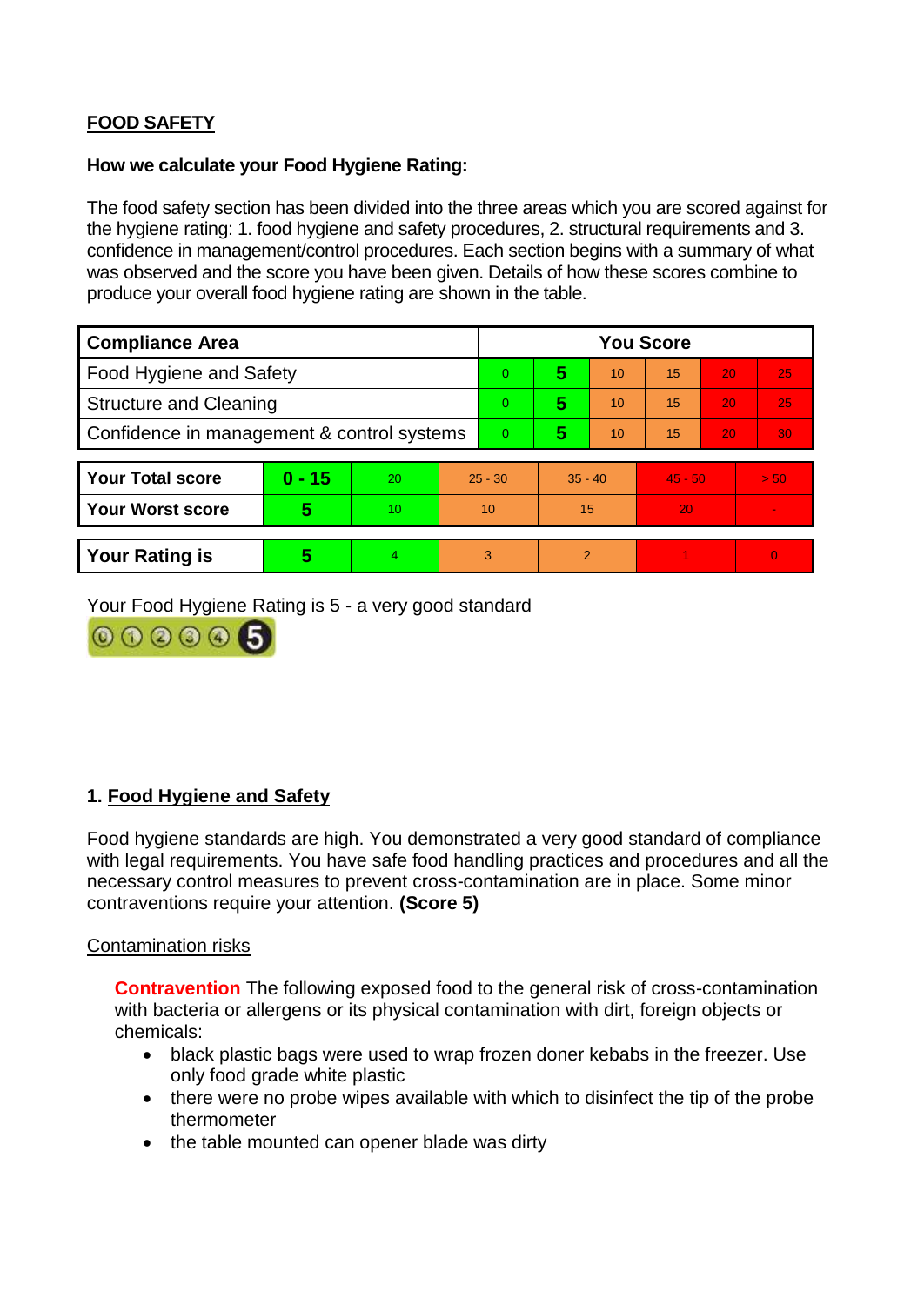**Contravention** You had not protected the articles and/or the equipment you use for ready-to-eat food from the contamination risk posed by raw food or its packaging:

 separate the raw meat cutting boards from the boards used for ready to eat food like salad

**Observation** I was pleased to see you were generally able to demonstrate effective controls to prevent cross-contamination.

### Hand-washing

**Observation** I was pleased to see hand washing was well managed.

**Observation** I was pleased to see you keep a clean nailbrush by the wash hand basin

#### Personal Hygiene

**Observation** I was pleased to see that standards of personal hygiene were high.

### Temperature Control

**Observation** I was pleased to see you were able to limit bacterial growth and/or survival by applying appropriate temperature controls at points critical to food safety and that you were monitoring temperatures.

## **2. Structure and Cleaning**

The structure facilities and standard of cleaning and maintenance are all of a good standard and only minor repairs and/or improvements are required. Pest control and waste disposal provisions are adequate. The minor contraventions require your attention. **(Score 5)**

## Cleaning of Structure

**Observation** The kitchen had been well maintained and the standard of cleaning was good.

#### Cleaning of Equipment and Food Contact Surfaces

**Contravention** The following items are dirty and must be cleaned:

- can opener
- probe thermometer

**Observation** There were no probe wipes to disinfect the tip of the probe thermometer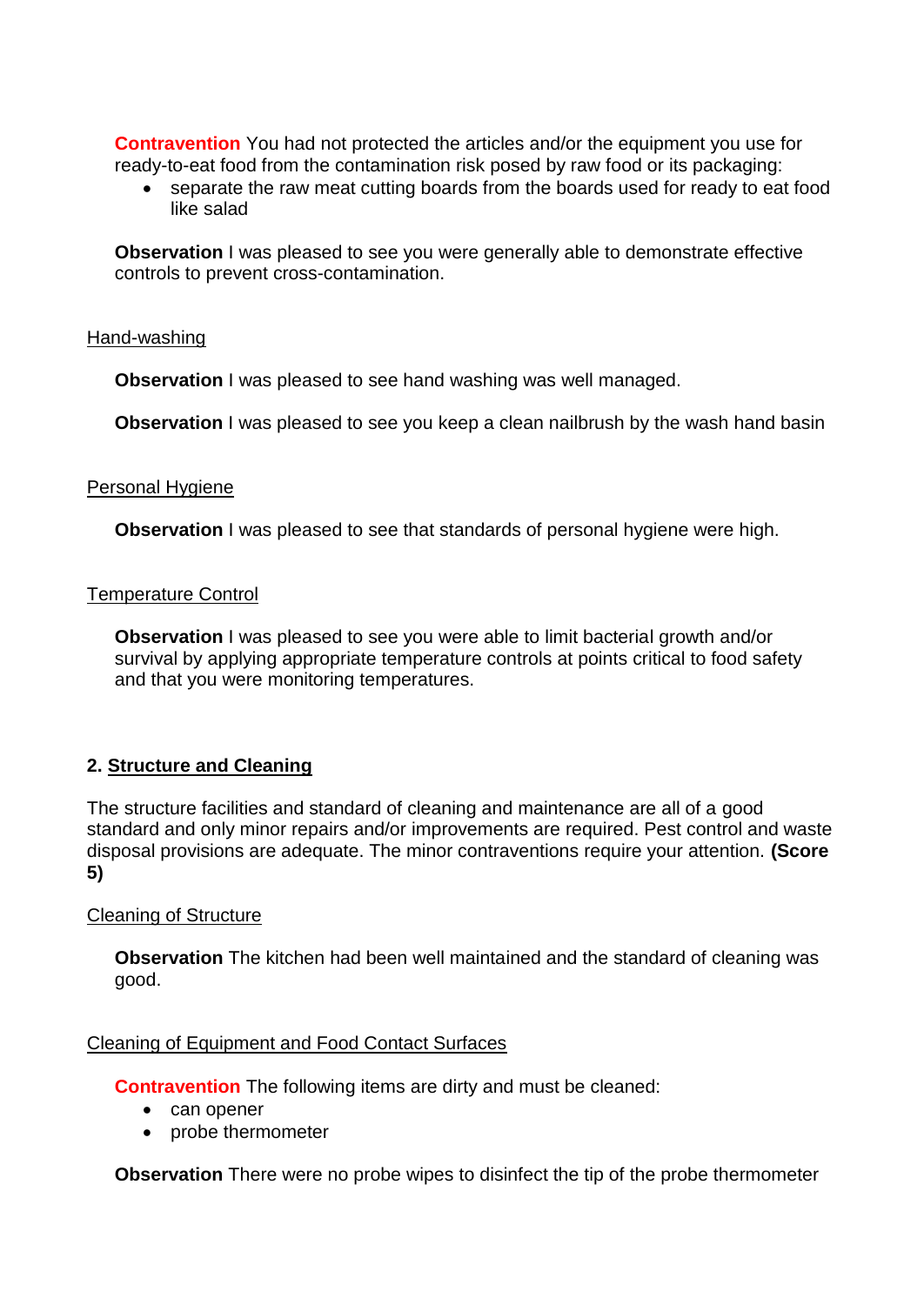## **Maintenance**

**Contravention** The following had not been suitably maintained and must be repaired or replaced:

- floor surfaces
- there were numerous cracked and broken floor tiles

**Observation** You are generally maintaining the premises in good condition.

### **3. Confidence in Management**

A food safety management system is in place and you demonstrate a very good standard of compliance with the law. Food hazards are understood properly controlled managed and reviewed. You have a good track record. There are some minor contraventions which require your attention. **(Score 5)**

### Type of Food Safety Management System Required

**Observation** Your SFBB/food safety management system was in place and working well. I was confident you had effective control over hazards to food.

**Observation** Your SFBB pack was disorganised and your procedures were difficult to find. Tidy the pack and complete the training records, cleaning schedule and allergen matrix.

**Observation** I noted you were occasionally allowing non-food handlers through the kitchen to use the toilet facilities in the basement. I would discourage this practice.

#### Proving Your Arrangements are Working Well

**Contravention** You are not working to the following safe methods in your SFBB pack:

- 4-weekly checks
- training records / supplier lists
- food allergies

## Infection Control / Sickness / Exclusion Policy

**Contravention** There was insufficient control over the contamination of food from food handlers known or suspected to be suffering from a food-borne disease or gastro-intestinal illness:

- add staff illness to your rules of hygiene
- refer to the 'fitness to work' page in your safer food Better Business pack